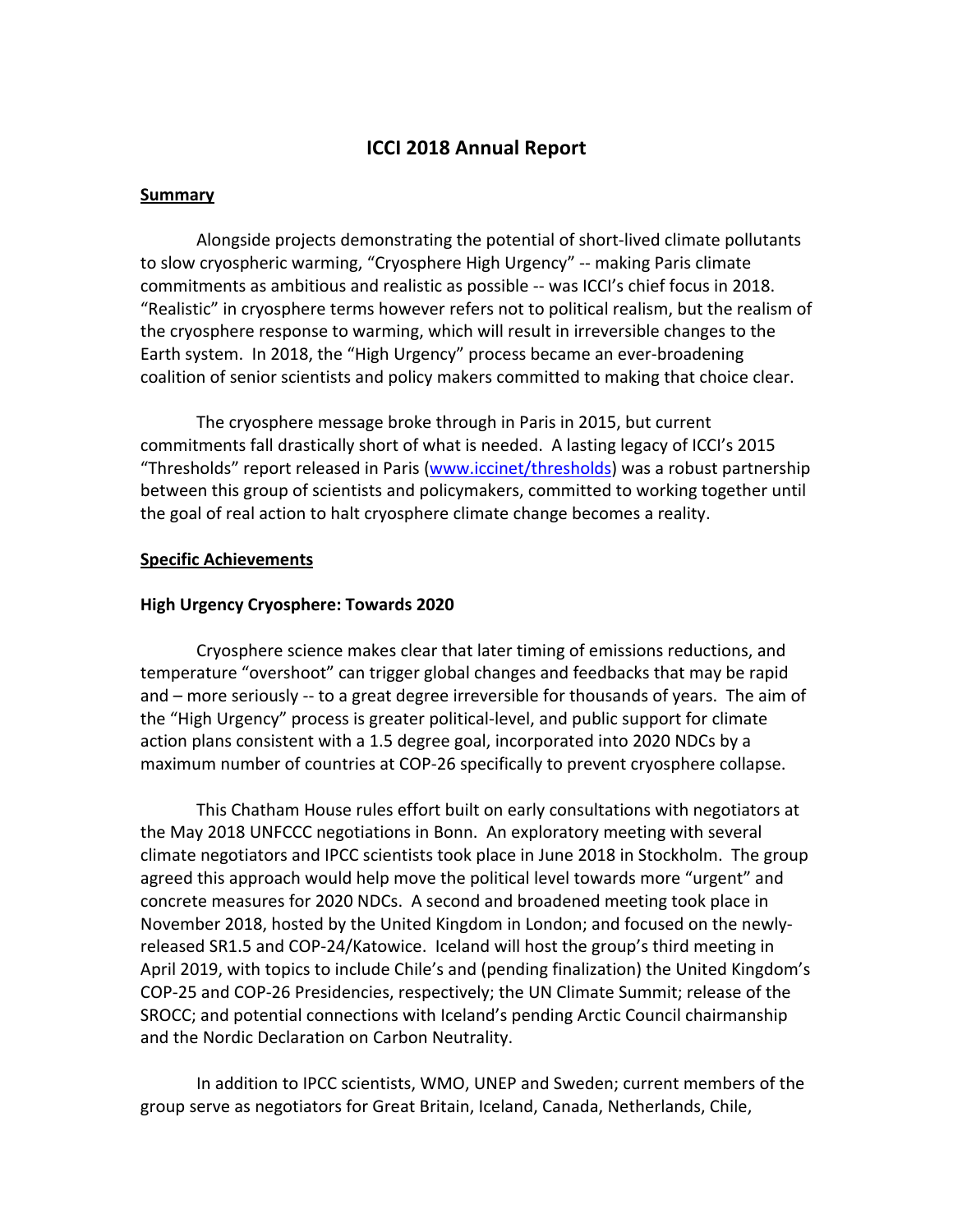Marshall Islands, Switzerland and New Zealand. The overall process works towards moving as many of these, and other countries as possible to adopt very concrete climate action plans consistent with a 1.5 degree goal. The banner message of the process is that, as former IPCC Co-chair and participant Jean-Pascal van Ypersele puts it, "There is no negotiating with the melting point of water." (ICCI's UNFCCC event, Paris 2015). Its basic premise is that, far from being "unrealistic," adopting 1.5 degree degree pathways is the only "realistic" response on a globe where the cryosphere has moved from being an early "indicator" of climate change  $-$  the "canary in the coal mine"  $-$  to now being the driving engine behind the changes we have only begun to see in the global climate system.

#### **SLCP Demonstration Projects to Slow Cryosphere Warming:**

Alongside the push towards more urgent and ambitious NDCs, ICCI continues its work on a practical level to develop new projects aimed at reductions in black carbon and other short-lived climate pollutants, an important corollary to  $CO<sub>2</sub>$  reductions that hold special promise for mitigation of climate change in cryosphere. These efforts also contribute greatly to meeting SDG goals, especially in the Health, Energy and Zero Hunger SDGs. In 2018 these focused on agricultural open burning near the Arctic, Andes and Himalayas; and heating stoves, primarily wood stoves but also stoves using coal in Eastern Europe and many nations near the Himalayas.

Based on a grant from the Nordic Council of Ministers, ICCI earlier developed a black carbon testing protocol that will allow woodstoves to be compared on a consistent and reliable basis as to their black carbons emissions, for possible use in eco-labelling by the Nordic Swan. This work then leveraged the first-ever domestic heating grant from UNEP/the Climate and Clean Air Coalition, to take this beta-testing global. The CCAC grant also included elements focused on decreasing black carbon from existing stoves using "burn right" campaigns with consumers (www.burnright.org and www.burnrightvermont.org); policy support for interested governments, especially in the LRTAP Convention; work with stove producers; and addressing the thorny problem of combined cooking and heating in developing countries. Final reports of the five components of this project will be released in 2019.

ICCI also continued and expanded its global work on decreasing agricultural sector open burning, with a focus on near-cryosphere Andes and Himalayan regions; as well as Ukraine due to its strong Scandinavian and Arctic impact. Regional demonstration projects have been initiated in Huancayo, Peru and Punjab, India in order to demonstrate effective and economically advantageous no-burn alternatives to local farmers. The work is taking place with grants from UNEP/the Climate and Clean Air Coalition, and NEFCO. Further information on these projects, includes maps showing annual burning patters globally is available at www.openburning.org.